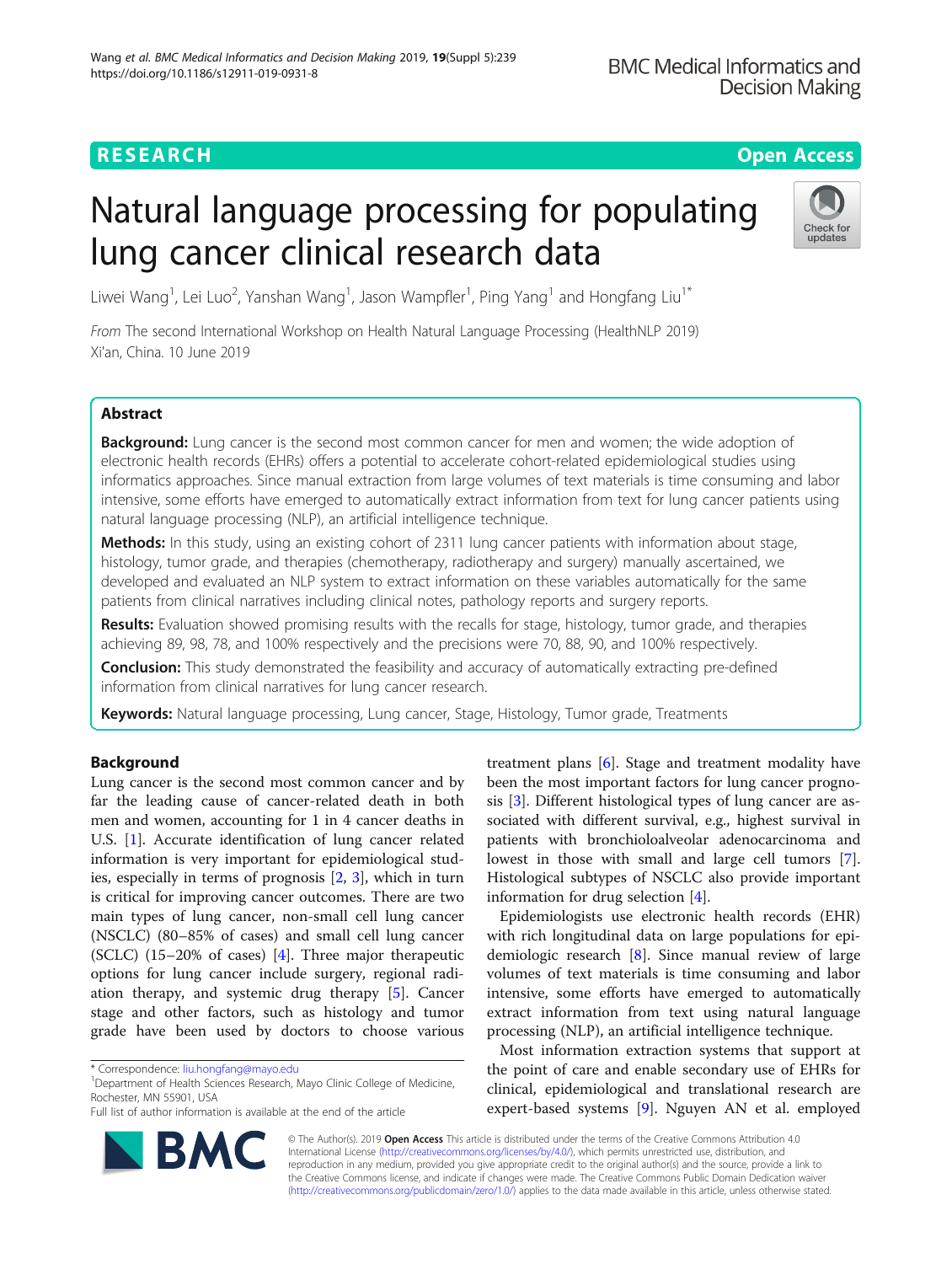symbolic rule-based approach using SNOMED CT to automatically extract lung cancer stages from free-text pathology reports based on the tumor, node, metastasis (TNM) stage [\[10\]](#page-8-0). The overall accuracy was 72, 78, and 94% for T, N, and M staging, respectively. Warner et al. automatically extracted overall stage of lung cancer from narrative texts in EHR [[11\]](#page-8-0) using exact stage (e.g., stage I and stage IV) and inexact stage (e.g., "early stage"), without indicating what the narrative text included. The stage accuracy was high compared with the gold standard with  $k = 0.906$  (95% CI, 0.873 to 0.939). Zheng et al. used clinical notes to automatically extract chemotherapy and radiotherapy information in lung cancer patients with the Information and Data Extraction using Adaptive Learning (IDEAL-X) system [\[12](#page-8-0)]. The system achieved an overall precision of over 93%. A recent study used pathology reports to detect metastatic status (including histological type, tumor grade, specimen site, metastatic status indicators and the procedure) and metastasis site [[13](#page-8-0)]. This system achieved a recall and precision of 0.84 and 0.88 for detecting metastatic status. DeepPhe enables automated extraction of cancer phenotype information including histological types and tumor stages from EHR, showing agreement with human expert extracted information ranged from 0.20 to 0.96 [[14\]](#page-8-0), but it does not include lung cancer.

In this study, we developed and evaluated an information extraction system to capture information on stage, histology, tumor grade and therapies in lung cancer patients using various clinical narrative documents including clinical notes, pathology reports and surgery reports. For therapies, we extracted chemotherapy (one of drug therapy), radiotherapy and surgery. We focused on only primary lung cancer, and therefore metastasis is not considered in the system. Contribution of our study lies in the capability of the NLP system to reduce labors of human abstractors and improve efficacy of data extraction for lung cancer clinical research.

#### Methods

Figure 1 shows the study rationale where the system tries to replicate human abstraction and in turn can help to discover human errors in the "reference standard" of annotated cohort [[15\]](#page-8-0). The current study tried to manually compile rules and algorithms by leveraging a small set of an existing cohort in order to build an automatic high-throughput extraction system for the purpose of accelerating data population.

Figure [2](#page-2-0) shows the overall study design. Based on an existing lung cancer cohort, an information extraction system was developed using the open source clinical NLP pipeline MedTagger as the platform  $[16]$ . Specifically, we

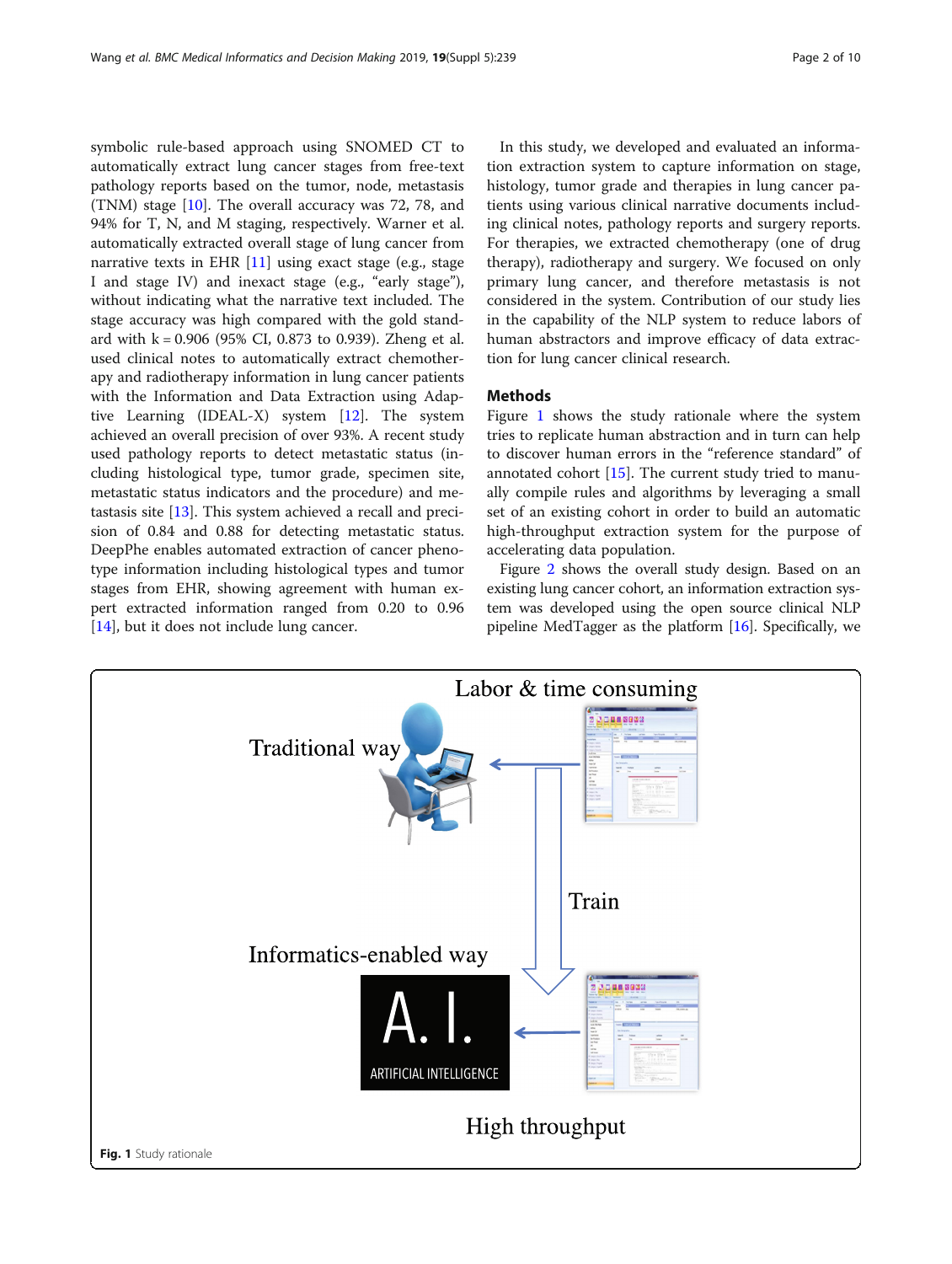<span id="page-2-0"></span>

utilized the sentence detection and tokenization parts in MedTagger; then, the system integrated rules and algorithms to generate final normalized concept names for each data element, see "Rules and data elements" and "Algorithms" sections for details. We evaluated results of the rule-based NLP system against the human abstracted results on an existing dataset. In addition, to further validate results of the rule-based system, deep learning was used to predict values of data elements using sentences labeled by the rulebased NLP system as input. Finally, we analyzed the rulebase NLP system results and deep learning prediction results against the reference standard in error analysis for histology extraction. The use of deep learning for error analysis intended to introduce a second automation methodology, helping to identify potential error in the reference standard prepared by human abstractors. The following details the data sources and data elements, cohort description, rules and data elements, algorithm, evaluation and word embedding.

# Data sources and data elements

Clinical notes, pathology reports and surgery reports from Mayo Clinic EHR were the primary data sources. An existing lung cancer cohort was used as another data source for rule development and evaluation.

Data elements included stage, histology, tumor grade, chemotherapy, radiotherapy and surgery. Identification

of chemotherapy, radiotherapy and surgery was binary, i.e., if the patient was on the therapy or not. While stage, histology and tumor grade are categorical. Table [1](#page-3-0) shows the data elements contained in each data source.

To replicate results from manual extraction, time window or file types have been limited for pathology reports and surgery reports. Specifically, pathology reports (Cytology Report, General Pathology Report and Consultation Report) between 14 days before and 30, 60 or 90 days after lung cancer diagnosis were used for identifying stage, histology and tumor grade. Surgery reports between 14 days before and 30, 60 or 90 days after lung cancer diagnosis were used for identifying stage, histology and tumor grade, while surgery reports between 14 days before and 365 days after lung cancer diagnosis were used for identifying therapies including chemotherapy, radiotherapy and surgery. All longitudinal clinical notes have been used without any limitation. Clinical notes, pathology reports and surgery reports were processed by the NLP system separately, and then results from each data source were combined for analysis.

### Cohort description

Our study leveraged an existing lung cancer cohort containing 2311 patients definitively diagnosed with primary lung cancer from 2000 to 2012. Previously human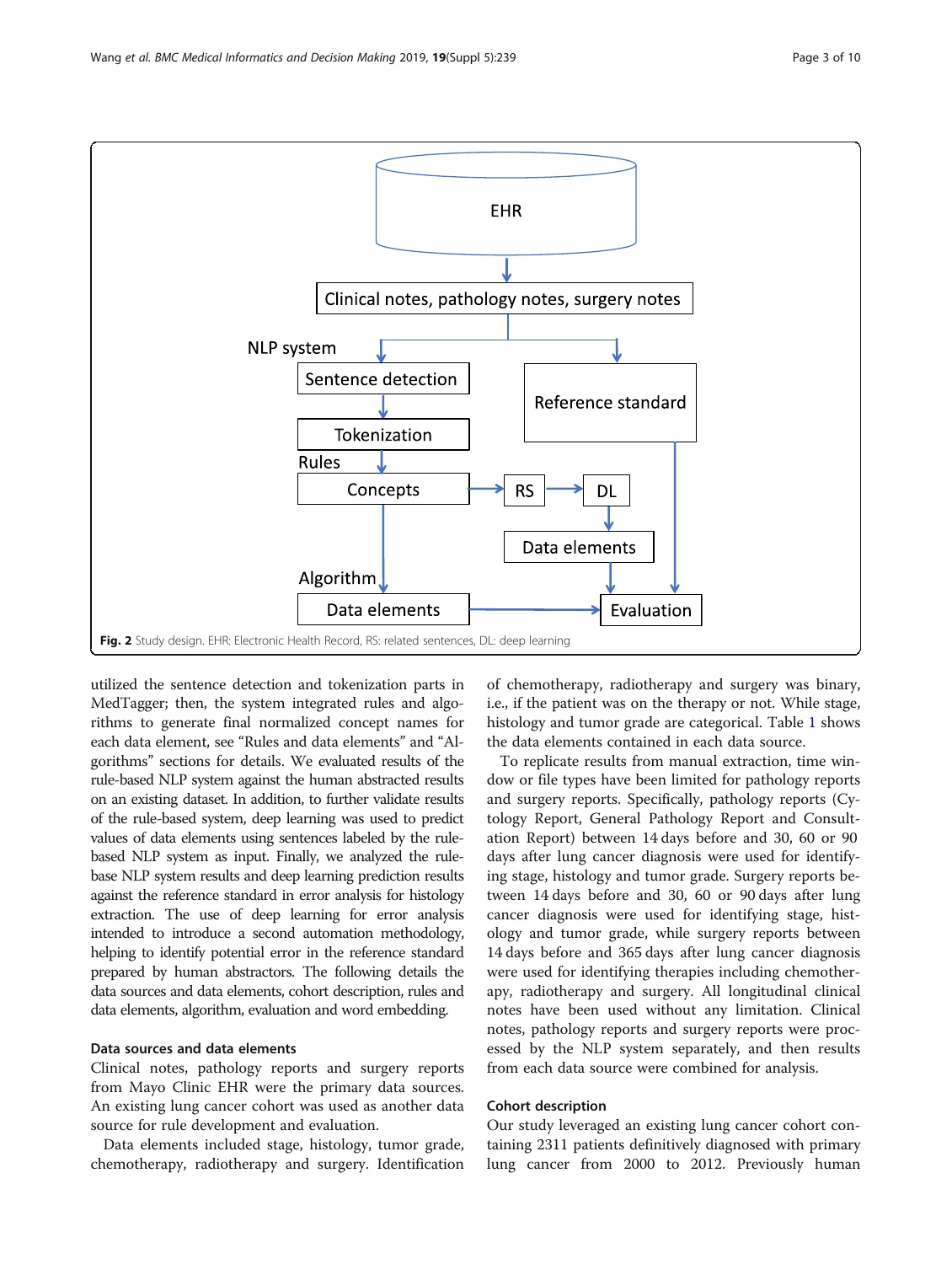| Data Elements | Data Sources   |                   |                 |                         |  |
|---------------|----------------|-------------------|-----------------|-------------------------|--|
|               | Clinical Notes | Pathology Reports | Surgery Reports | <b>Existing Dataset</b> |  |
| Stage         |                |                   |                 |                         |  |
| Histology     |                |                   |                 |                         |  |
| Tumor Grade   |                |                   |                 |                         |  |
| Chemotherapy  |                | ×                 |                 |                         |  |
| Radiotherapy  |                | ×                 |                 |                         |  |
| Surgery       |                | ×                 |                 |                         |  |

<span id="page-3-0"></span>Table 1 Data elements contained in each data source

abstractors did manual chart review to obtain histological type, tumor stage and grade, and cancer therapies, i.e., chemotherapy, radiotherapy and surgery if available for each patient. In this study, texts from various data sources, i.e., clinical notes, pathology notes and surgery notes were retrieved from Mayo Clinic EHR at Rochester site. Then a corpus of 6737 pathology reports, 135,698 clinical notes, 4781 surgery reports associated with 2307 lung cancer patients from 1999 to 2016 was obtained. We randomly selected 100 lung cancer patients and retrieved associated texts from each data source for corpus analysis to derive language expression patterns. The remaining patients with corresponding data elements were used as reference standards for evaluation of the NLP system.

### Rules and data elements

The findings from randomly selected 100 patients plus expert knowledge were used to define rules for each data element. We iteratively improved the rules on this dataset and then finalized. The rules use regular expression to identify specific concepts for various data elements. For example, to identify histological types of lung cancer in pathology reports, some keywords with same histological types need to be excluded such as "prostate", "thyroid", etc. Language patterns in clinical notes are more diverse than pathology reports and surgery reports. For example, "surgery" concept may be mentioned in surgery reports as a specific surgery type as "Segmentectomy", but may be indicated in clinical notes by "status post lung cancer surgery". "Stage" was often shown after the word "pathology" or "biopsy" in clinical notes, but usually in the "diagnosis" section of pathology reports. We integrated all patterns into our system. Errors that were tuned during the training process include missing keywords such as "combined modality" that implicates radiation therapy and incorrect sentence splitting.

We used the histological types in the 2015 World Health Organization Classification of Lung Tumors [[17](#page-8-0)] as our keywords to extract histological types. In general, there are two histological types, small cell and non-small cell. Non-small cell includes more subtypes, such as

adenocarcinoma and squamous cell. Our rules extract all histological types and then normalize to targeted types in Table 2. Historically Mayo Clinic used different stage and grade criteria for lung cancer.

Historically Mayo Clinic used different staging and grading criteria at different times, which resulted in inconsistent concept mentions. For instance, Mayo Clinic has been using a different tumor grade system from the rest of the world, but pathologists could use either Mayo or the standard system (grade 1–4 or I-IV). This resulted in the condition that grade 1–4 or I-IV, or well differentiated, moderately differentiated, poorly differentiated and undifferentiated have been used for tumor grading. We used all lung cancer stage and grade concepts at Mayo Clinic as keywords and then normalize to targeted stages and grades in Table [3](#page-4-0) according to a mapping table generalized through expert knowledge. After NLP extraction based on the rules, exact stage concepts for NSCLC include stage Ia, stage Ib, stage IIa, stage IIb, stage IIIa, stage IIIb, and stage IV. And nonexact stage concepts include early stage and late stage. Stage "Extensive" and "Limited" are for SCLC.

#### Algorithms

Discordance in recording lung cancer related information is common, even in the same source of EHRs. To resolve such discordance, we used the most frequently extracted concepts as the final concept. If a tie exists, we

Table 2 Normalized histological types and sub-types in the NLP system

| Histological types | Sub-types                                                                                                                                                                                                     |
|--------------------|---------------------------------------------------------------------------------------------------------------------------------------------------------------------------------------------------------------|
| Small cell         | Small cell                                                                                                                                                                                                    |
| Non-small cell     | Adenocarcinoma<br>Squamous<br>Large / larger neuroendocrine<br>Adenosquamous<br>Carcinoid<br>Carcinoid (typical / atypical)<br>Non-small cell (NSCLC unspecified)<br>Other NSCLC<br>Other cell type / Unknown |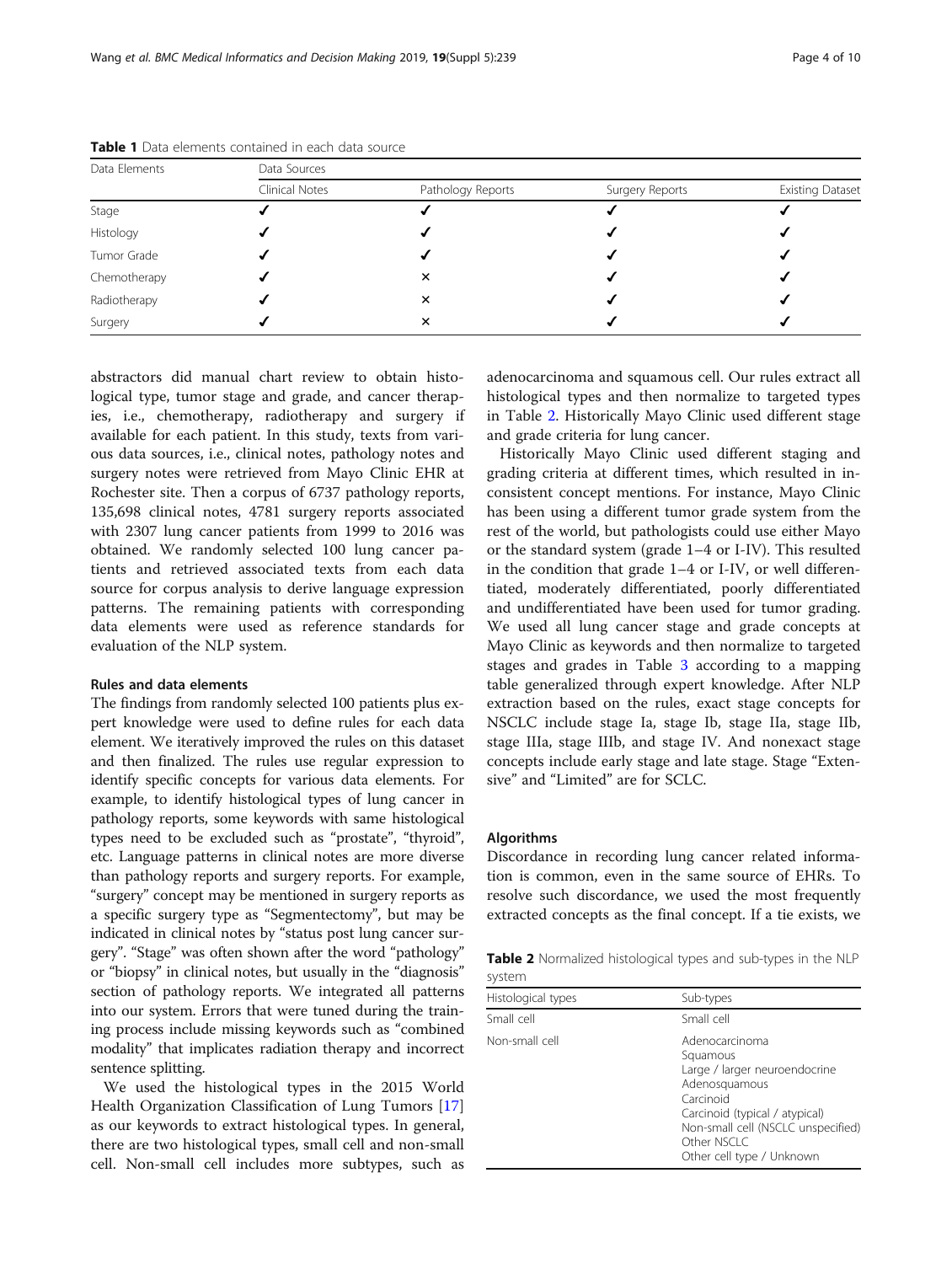<span id="page-4-0"></span>Wang et al. BMC Medical Informatics and Decision Making 2019, 19(Suppl 5):239 Page 5 of 10

Table 3 Normalized stages and tumor grade in the NLP system

| Standardized Stages | Standardized Tumor Grades |
|---------------------|---------------------------|
| la                  | Well differentiated       |
| Ib                  | Moderately differentiated |
| lla                 | Poorly differentiated     |
| I <sub>1</sub>      | Undifferentiated          |
| Illa                |                           |
| Illb                |                           |
| IV                  |                           |
| Early stage         |                           |
| Late stage          |                           |
| Extensive (SCLC)    |                           |
| Limited (SCLC)      |                           |

selected an exact stage over a non-exact stage and a more severe concept over a less severe concept.

#### Evaluation

Coverage was calculated first for each single source in this study, where coverage is defined as the number of patients who have related text material in each source, if any, within specified time window. For example, coverage of clinical notes is the number of patients who have clinical notes. Coverage of pathology reports is the number of patients who have document types of "Cytology Report", "General Pathology Report" and "Consultation Report" between 14 days before and 30, 60 or 90 days after lung cancer diagnosis. Coverage of surgery reports is the number of patients who have surgery reports between 14 days before and 30, 60, 90 or 365 days after lung cancer diagnosis.

For system evaluation, the existing dataset excluding those patients for corpus analysis was used as the reference standard. Results from each data source derived from the NLP system were combined for analysis of recall and precision at patient level. Specifically, if a patient had inconsistent results from clinical notes, pathology reports and surgery reports, the result from pathology report was used. If a patient had inconsistent results from clinical notes and surgery reports, the result from clinical notes was used. Otherwise the result from any single data source was used.

Recall referred to the fraction of patients with the data element identified by the NLP system over the total amount of patients with the data element in the existing cohort. In this study we calculated two precisions, Precision1 and Precision2, where Precision1 refers to the fraction of patients with the true data element identified by the NLP system over the total amount of patients with the data element in the existing cohort; and, Precision2 refers to the fraction of patients with the true data element identified by the NLP system over the total amount of patients with the studied data element identified by the NLP system. The difference between Precision1 and Precision2 is in the denominator. The total amount of patients with the data element in the existing cohort is supposed to be larger than the total amount of patients with the studied data element identified by the NLP system, because the existing cohort includes other data sources such as outside materials which are in PDF format and can not be accessed by NLP.

As mentioned above, there are two general histological types, i.e., small cell and non-small cell. Non-small cell includes more subtypes, such as adenocarcinoma and squamous cell. The reference standard of histological type in the existing dataset provides subtypes as far as possible, when no subtype can be manually extracted the general type subtype (i.e., non-small cell) was provided. Therefore, NLP system extracted subtypes were automatically mapped to non-small cell for evaluation. Namely, if reference standard provided only general type, but NLP identified subtypes, the case is deemed as a true positive.

The existing dataset provides exact stage concepts for NSCLC include stage Ia, stage Ib, stage IIa, stage IIb, stage IIIa, stage IIIb, and stage IV, nonexact stage concepts include early stage and late stage when no exact stage can be found. It also provides stages for SCLS, i.e., "Extensive" and "Limited". In the evaluation, NLP extracted results having only the exact stage were also assigned with a nonexact stage concept of "early stage" if the exact stage was IA, IB, IIA or IIB, and "late stage" if the exact stage was IIIA, IIIB or IV.

For tumor grade evaluation, we used the exact match between NLP extracted results and the results from the reference dataset as true positive.

A related study has shown the effectiveness of deep learning methods to extract frame semantic information from clinical narratives [\[18\]](#page-9-0). In this study, we utilized Convolutional Neural Networks (CNN), a widely adopted deep learning method in error analysis, taking histological cell types as an example. CNN is a feed-forward artificial neural network with layers formed by a convolutional operation followed by a pooling operation [[19](#page-9-0)]. In our implementation, we utilized the typical CNN framework that contains embedding layer, convolution layer, and fully connected layer with a softmax function. The number of filters is 128 and the filter size is 5.

For the embedding layer, we used a pre-trained word embedding matrix to represent each word in a clinical document in the embedding space. The word embedding matrix was pre-trained by word2vec [\[20](#page-9-0)] on a corpus of clinical notes of 113 k patients who received their primary care at Mayo Clinic  $[21]$  $[21]$ . Then the sequences for a document from the embedding layer were input to a convolution layer where rectify linear unit (ReLU) was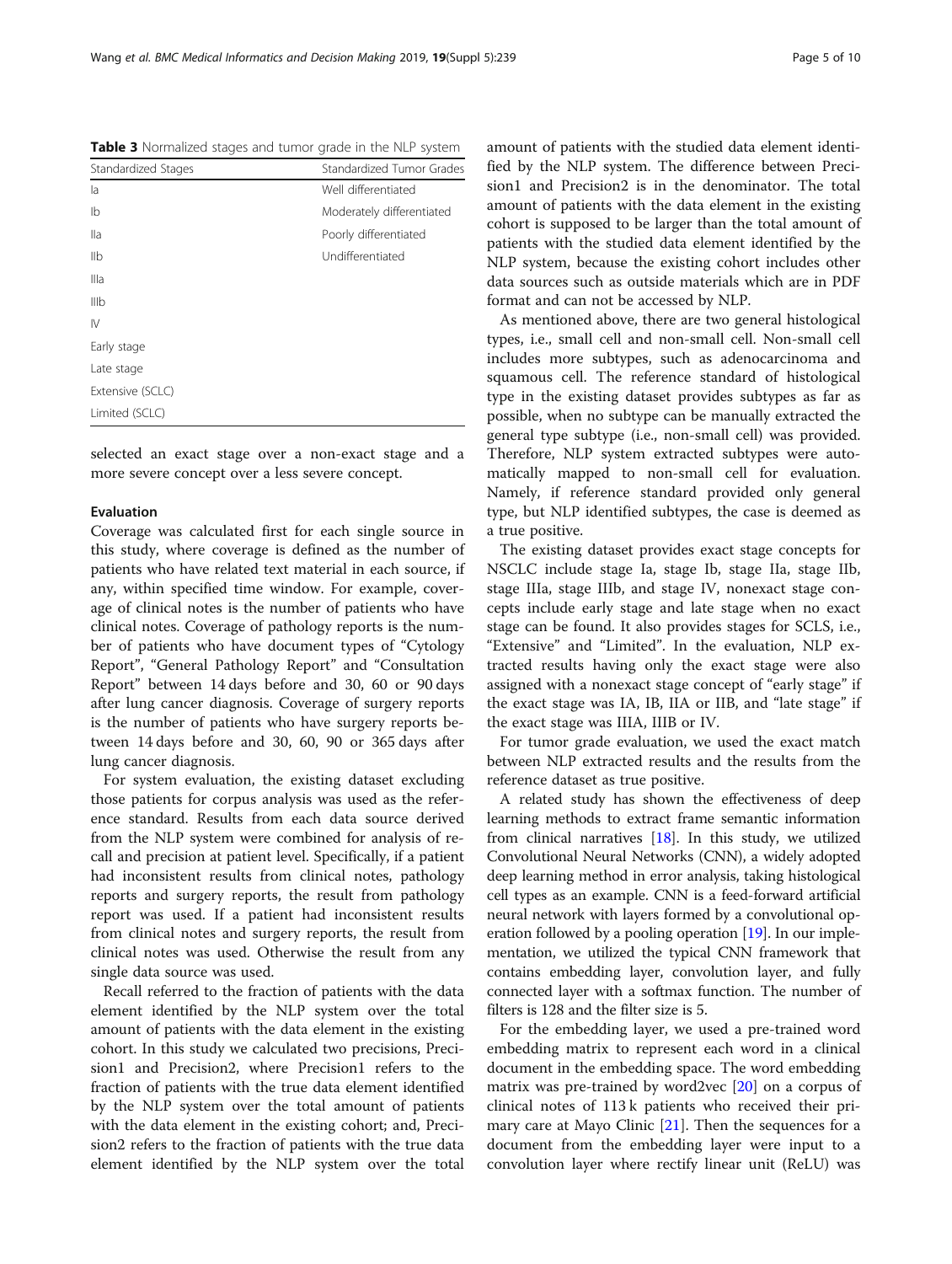

used as convolutional function. 1-max pooling was then performed to choose the most useful feature from each sequence. Finally, to classify the document, we utilized a fully connected layer over global features and a softmax function with the dimension of the number of categories (Fig. 3).

We randomly selected 100 patients as testing set and the remaining patients as training set from the existing cohort for deep learning. Using the classifiers trained from deep learning, we predicted the histological types of the 100 patients using clinical notes, pathology reports and surgery notes.

# Results

Table 4 shows the source coverage for patients. Numbers of patients with pathology reports and surgery reports increased slightly over time.

Table [5](#page-6-0) shows precision and recall for all data elements using the NLP system combining all longitudinal clinical notes, pathology reports and surgery reports of various time windows. The longest time window of 90 days after lung cancer diagnosis provided the best precisions and recalls for histology and tumor grade. Time windows did not affect stage precision and recall appreciably. Precision and recall for chemotherapy, radiotherapy and surgery achieved 100%.

Figure [4](#page-6-0) shows recalls using NLP system combining all longitudinal clinical notes, pathology reports and surgery reports of various time windows. Recalls for histology across time windows between 14 days before and 30, 60 or 90 days after lung cancer diagnosis were around 98%, recalls for stage around 89%, and recalls for tumor grade ranged from 78 to 80%.

Figure [5](#page-7-0) shows Precision1 and Precision2 using NLP system combining all longitudinal clinical notes, pathology reports and surgery reports of various time windows. Precision2 for histology across time windows between 14 days before and 30, 60 or 90 days after lung cancer diagnosis were around 89%, Precision2 for stage around 90%, and Precision2 for tumor grade around 71%.

Table [6](#page-7-0) shows the statistical distribution of each histological cell type in both training and testing data for deep learning. Additional file [1](#page-8-0) shows the performance of CNN. We conducted combined analysis following the approach in the evaluation part. Then we analyzed 5

| Table 4 Comparison of source coverage |  |  |  |  |  |  |
|---------------------------------------|--|--|--|--|--|--|
|---------------------------------------|--|--|--|--|--|--|

| Sources           |                                                                 | Coverage |
|-------------------|-----------------------------------------------------------------|----------|
| Existing dataset  |                                                                 | 2311     |
| Clinical notes    |                                                                 | 2307     |
| Pathology reports | Between 14 days before and 30 days after lung cancer diagnosis  | 1660     |
|                   | Between 14 days before and 60 days after lung cancer diagnosis  | 1835     |
|                   | Between 14 days before and 90 days after lung cancer diagnosis  | 1896     |
| Surgery reports   | Between 14 days before and 30 days after lung cancer diagnosis  | 938      |
|                   | Between 14 days before and 60 days after lung cancer diagnosis  | 1002     |
|                   | Between 14 days before and 90 days after lung cancer diagnosis  | 1023     |
|                   | Between 14 days before and 365 days after lung cancer diagnosis | 1130     |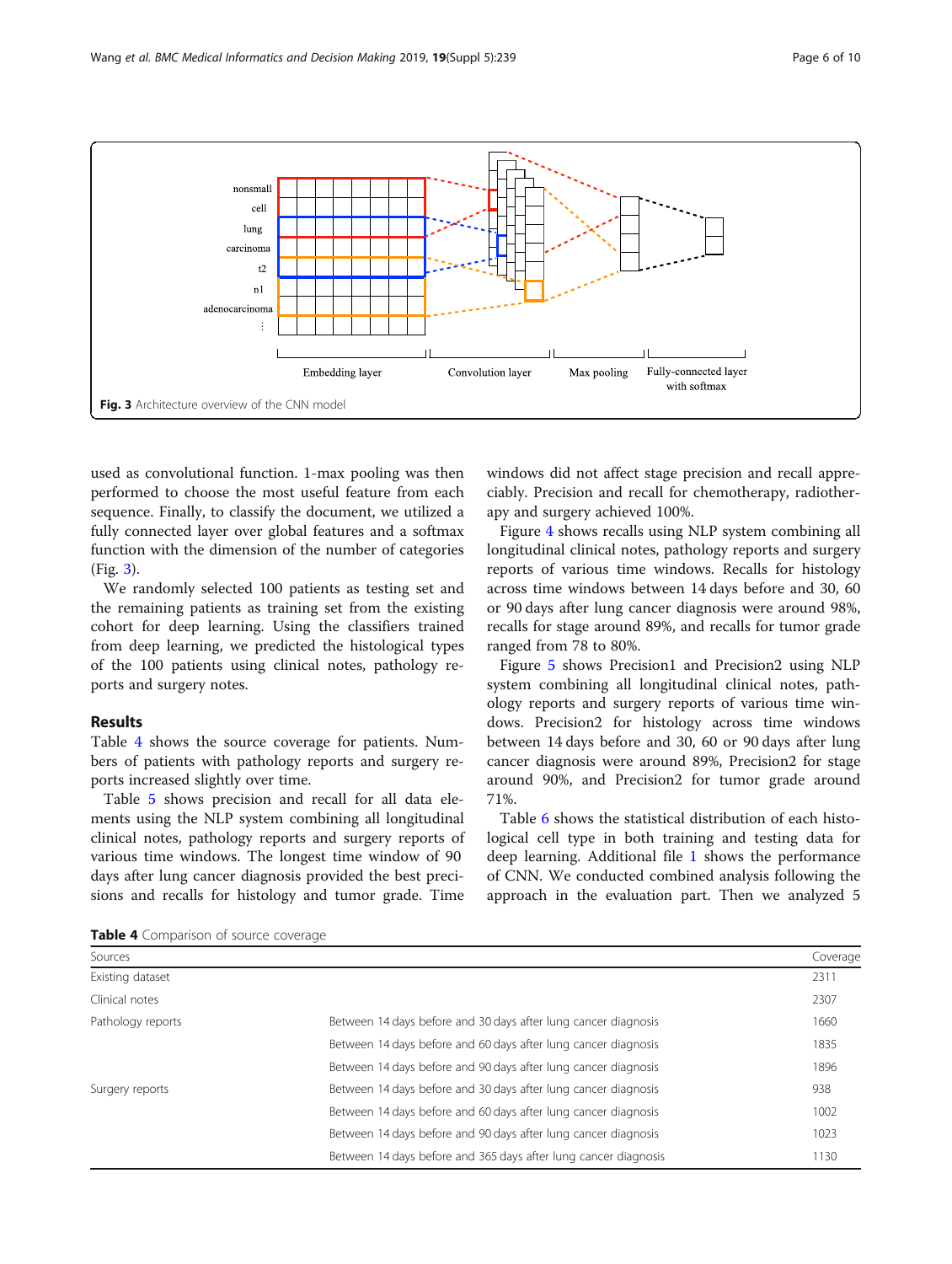| Data elements | Number of patients in<br>existing Dataset (A) | Number of patients with true<br>NLP results (B) | Number of patients with<br>$NLP$ results $(C)$ | Precision1<br>(B/A) | Precision <sub>2</sub><br>(B/C) | Recall | Time<br>window |
|---------------|-----------------------------------------------|-------------------------------------------------|------------------------------------------------|---------------------|---------------------------------|--------|----------------|
| Stage         | 2127                                          | 1330                                            | 1883                                           | 0.625               | 0.706                           | 0.885  | 90 days        |
|               | 2127                                          | 1328                                            | 1883                                           | 0.624               | 0.705                           | 0.885  | 60 days        |
|               | 2127                                          | 1325                                            | 1883                                           | 0.623               | 0.704                           | 0.885  | 30 days        |
| Histology     | 2208                                          | 1918                                            | 1989                                           | 0.869               | 0.885                           | 0.982  | 90 days        |
|               | 2208                                          | 1914                                            | 2164                                           | 0.867               | 0.884                           | 0.980  | 60 days        |
|               | 2208                                          | 1889                                            | 2154                                           | 0.856               | 0.877                           | 0.976  | 30 days        |
| Tumor grade   | 1635                                          | 1182                                            | 1203                                           | 0.723               | 0.902                           | 0.801  | 90 days        |
|               | 1635                                          | 1170                                            | 1300                                           | 0.716               | 0.900                           | 0.795  | 60 days        |
|               | 1635                                          | 1143                                            | 1274                                           | 0.700               | 0.897                           | 0.779  | 30 days        |
| Chemotherapy  | 1674                                          | 1674                                            | 1674                                           |                     |                                 |        | 365 days       |
| Radiotherapy  | 769                                           | 769                                             | 769                                            |                     |                                 |        | 365 days       |
| Surgery       | 312                                           | 312                                             | 312                                            |                     |                                 |        | 365 days       |

<span id="page-6-0"></span>Table 5 Precision and recall for all data elements using the NLP system

error results that were not in the reference standard but in both the deep learning prediction and the rule-based system extracted results (Table [7\)](#page-7-0). The findings discovered that 4 resulted from the failure of identifying subtypes such as Adenocarcinoma but have been identified as up-level type non-small cell. Further investigation found that 2 patients have no subtype information in EHR including clinical notes, pathology reports or surgery reports. Another 2 patients have related subtype information only in clinical notes, but not in pathology reports, while our algorithm chose the result from pathology reports, i.e., non-small cell, therefore missed the subtype. The Additional 1 patient was labeled as other NSCLC in reference standard, but was identified by both the rule-based system and deep learning as "small cell".

We looked into the EHR, all related data sources including pathology reports, clinical notes and surgery notes indicated the patient had small cell.

We also looked into the true positives identified by both the rule-based system and deep learning, results showed that we identified more specific histological types, e.g., adenocarcinoma in 8 patients for whom the reference standard provided only up-level type, i.e., nonsmall cell.

## **Discussion**

In error analysis, we found that patients with discordance results between reference standard and NLP system and deep learning tend to have less number of clinical notes or related pathology reports and surgery reports,



cancer diagnosis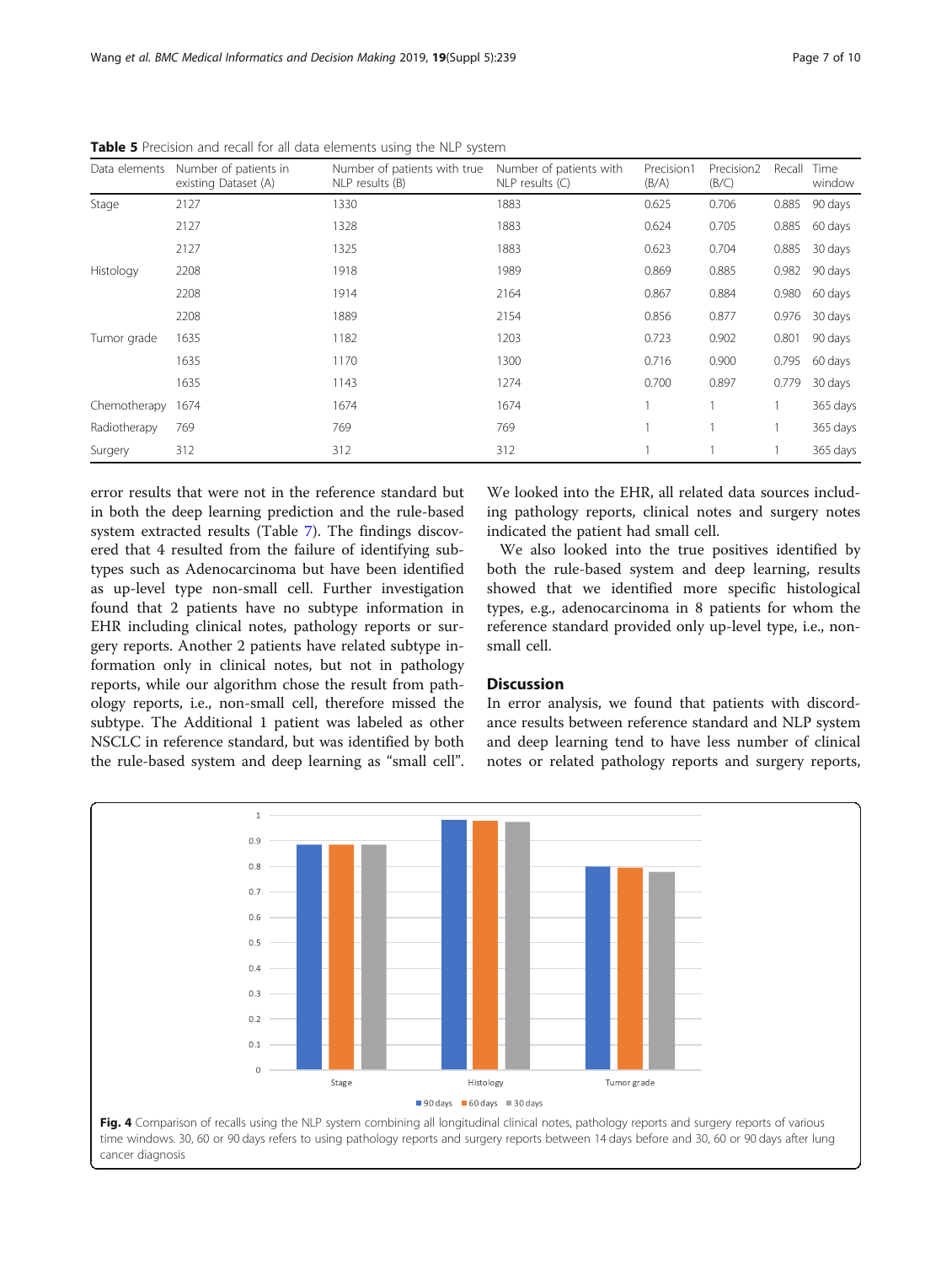<span id="page-7-0"></span>

have little related information, or have discordant mentions of data element value. Error analysis findings not only showed the potential to improve the NLP system by optimizing algorithm, but also revealed the areas where NLP system could enhance the reference standard, emphasizing the importance of using automatic methods in improving information extraction for cancer study. Specifically, NLP system helped to identify more specific histological types, e.g., adenocarcinoma in 8 patients that were not provided in the reference standard, and helped to identify correct histology type in 1 patient who was mistakenly identified as another type in the reference standard. The real-world truth is even human annotated data has flaws since human errors are inevitable. There are some limitations in our study. First, stage detection was based on term mentions like "stage IIa", and we did not extract specific status of tumor, node and metastasis (TNM). In the future study, we will focus on TNM extraction and the development of rules mapping

Table 6 Number of each histological cell type in training and testing data

| Histological types            | Number (%) in<br>training data set | Number (%)<br>in testing data set |  |
|-------------------------------|------------------------------------|-----------------------------------|--|
| Adenocarcinoma                | 897 (44.7%)                        | 37 (37%)                          |  |
| Adenosquamous                 | 16 (0.8%)                          | 2(2%)                             |  |
| Carconoid                     | $1(0.05\%)$                        | 0                                 |  |
| Carconoid typical /atypical   | 15 (0.75%)                         | 1(1%)                             |  |
| Large / larger neuroendocrine | 23 (1.1%)                          | 1(1%)                             |  |
| Non-small cell                | 342 (17.0%)                        | 15 (15%)                          |  |
| Other cell type /Unknown      | $1(0.05\%)$                        | 0                                 |  |
| Other NSCLC                   | 14 (0.70%)                         | 1(1%)                             |  |
| Small cell                    | 339 (16.9%)                        | 21 (21%)                          |  |
| Squamous                      | 358 (17.8%)                        | 22 (22%)                          |  |

TNM to stage concepts such as "stage IIa". Secondly, the rules in the NLP system were generated using the EHR from one single institution. Various institutions may use different stage, histology and tumor grade systems from Mayo Clinic. Therefore, the system may not be generalizable to other institutions. However, the NLP part extracting chemotherapy, radiotherapy and surgery may be transferrable to other institutions since these therapy mentions are very explicit in the texts, with identification rate achieved 100% for P and R. Third, the data sources in EHR we used include only clinical notes, pathology reports and surgery reports. Other data sources containing rich information on cancer such as diagnostic imaging reports from CT, MRI and PET need to be studied in the future.

Due to the historic reasons, patient-report error or health providers' writing error, discordance of recording data elements was very common. In preparing the reference standards, human abstractors often met the same situation where a pathologist would be involved to make the final judgement. In our NLP system, we developed an algorithm to resolve the data discordance issue, where concepts with highest frequency or more advanced concepts have been used. Compared to the previous study on histological type and grade extraction [\[13](#page-8-0)], our NLP system obtained the similar precisions (0.88, 0.90). Our study focused on more specific stages such as Ia, Ib, IIa or IIb, not only stage I and stage II. Compared

| Table 7 Error analysis |  |  |  |
|------------------------|--|--|--|
|------------------------|--|--|--|

| Error types                                              | Reason                                               | Number |
|----------------------------------------------------------|------------------------------------------------------|--------|
| Failure of identifying subtypes                          | With no related information                          |        |
|                                                          | With related information but<br>ignored by algorithm |        |
| Failure of identifying the<br>type in reference standard | Mistake of reference standard                        |        |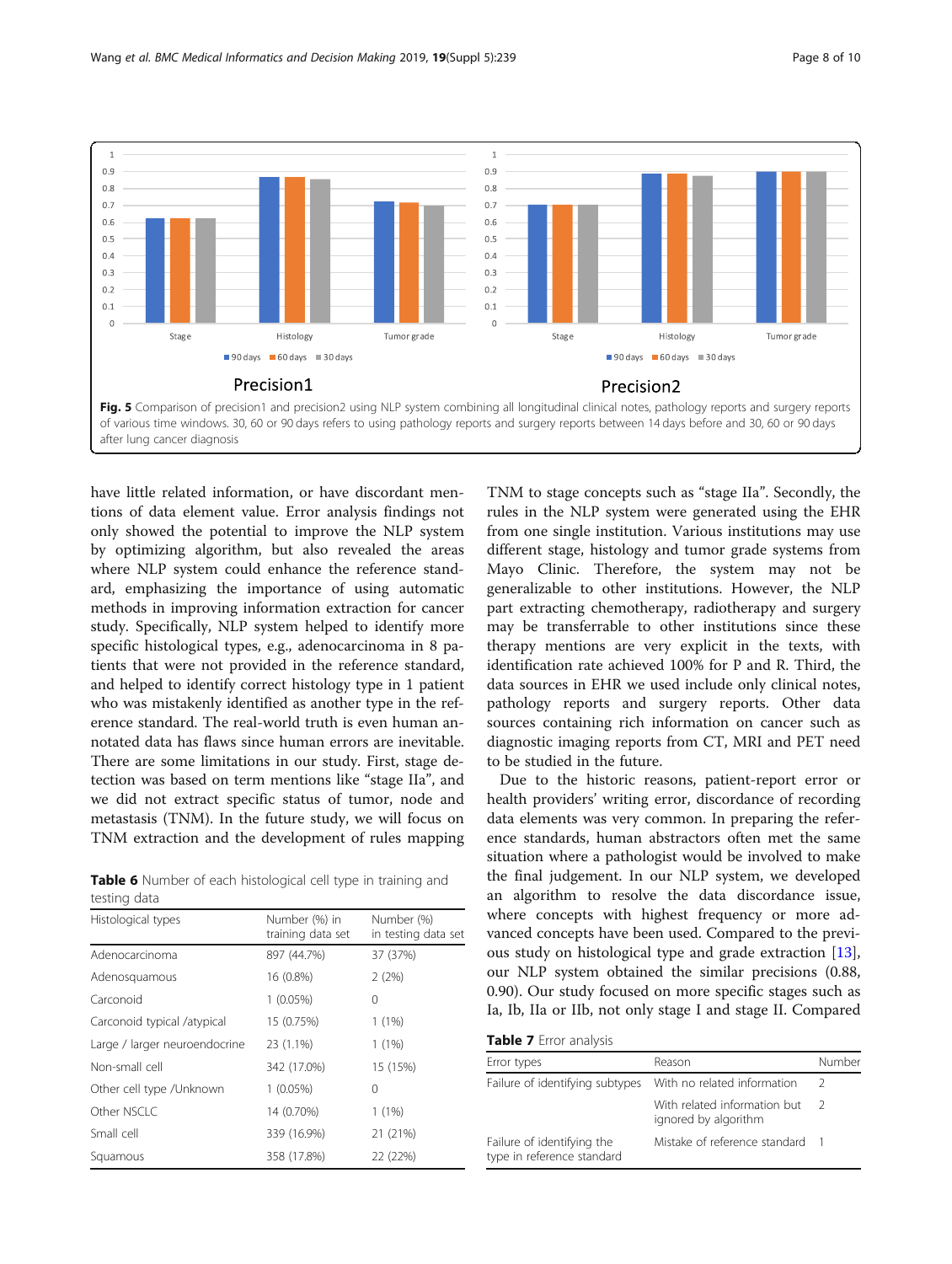<span id="page-8-0"></span>to the previous study on stage extraction [13], our NLP system obtained similar performance in distinguishing more specific stages. The previous study was able to distinguish stage IIIA from stage IIIB with the accuracy in the 64 to 79% range  $[13]$ . Our system yielded the precision around 70%. The reason why the performance for stage was not very high maybe because three staging systems have been used in the past 20 years at Mayo Clinic. After all it is challenging even for an expert pathologist to determine the definitive stage. In addition, all performances for therapies were 100%. These findings demonstrated that our NLP rules and algorithms were effective in identifying data elements.

# Conclusion

This study demonstrated the feasibility and accuracy of extracting cancer related information from narrative EHR data for clinical research of lung cancer, as well as the feasibility of improving the efficiency of human abstractors through NLP techniques.

#### Supplementary information

Supplementary information accompanies this paper at [https://doi.org/10.](https://doi.org/10.1186/s12911-019-0931-8) [1186/s12911-019-0931-8.](https://doi.org/10.1186/s12911-019-0931-8)

Additional file 1. Performance of CNN.

#### Abbreviations

CNN: Convolutional Neural Networks; EHRs: Electronic health records; NLP: Natural language processing; NSCLC: Non-small cell lung cancer; ReLU: Rectify linear unit; SCLC: Small cell lung cancer; TNM: Tumor, node, metastasis

#### Acknowledgments

N/A

#### About this supplement

This article has been published as part of BMC Medical Informatics and Decision Making Volume 19 Supplement 5, 2019: Selected articles from the second International Workshop on Health Natural Language Processing (HealthNLP 2019). The full contents of the supplement are available online at [https://bmcmedinformdecismak.biomedcentral.com/articles/supplements/](https://bmcmedinformdecismak.biomedcentral.com/articles/supplements/volume-19-supplement-5) [volume-19-supplement-5](https://bmcmedinformdecismak.biomedcentral.com/articles/supplements/volume-19-supplement-5).

#### Authors' contributions

All co-authors are justifiably credited with authorship, according to the authorship criteria. In detail: LW- design, development, data collection, analysis of data, interpretation of results, drafting and revision of the manuscript; LL – data collection and analysis of data; YW – analysis of data and revision of the manuscript; JW: data collection and analysis of data; PY- data collection, quality checking, and analysis; HL- conception, design, analysis of data, interpretation of results, critical revision of manuscript. All authors read and approved the final manuscript.

#### Funding

This work was supported by National Cancer Institute 1U24CA194215-01A1, U01TR02062 and NIH-R01–84354 and R01–115857. Publication costs have been funded by 1U24CA194215-01A1.

#### Availability of data and materials

N/A

#### Ethics approval and consent to participate N/A

#### Consent for publication

N/A

#### Competing interests

The authors declare that they have no competing interests.

#### Author details

<sup>1</sup>Department of Health Sciences Research, Mayo Clinic College of Medicine, Rochester, MN 55901, USA. <sup>2</sup> Department of Good Clinical Practice, Guizhou Province People's Hospital, Guiyang, China.

#### Published: 5 December 2019

#### References

- American Cancer Society (ACS).. Cancer Facts & Figures 2017 [\[https://www.](https://www.cancer.org/research/cancer-facts-statistics/all-cancer-facts-figures/cancer-facts-figures-2017.html) [cancer.org/research/cancer-facts-statistics/all-cancer-facts-figures/cancer](https://www.cancer.org/research/cancer-facts-statistics/all-cancer-facts-figures/cancer-facts-figures-2017.html)[facts-figures-2017.html\]](https://www.cancer.org/research/cancer-facts-statistics/all-cancer-facts-figures/cancer-facts-figures-2017.html) Access date: 25-Apr-2019.
- 2. Yang P. Epidemiology of lung cancer prognosis: quantity and quality of life. In: Cancer Epidemiology: Humana Press; 2009. p. 469–86.
- 3. Barletta JA, Yeap BY, Chirieac LR. Prognostic significance of grading in lung adenocarcinoma. Cancer. 2010;116(3):659–69.
- 4. Besse B, Ropert S, Soria J. Targeted therapies in lung cancer. Ann Oncol. 2007;18(suppl\_9):ix135–42.
- 5. Bie F, Qu X, Yang X, Pang Z, Yang Y, Liu S, Dong W, Du J. Appropriate surgical modalities for stages T2a and T2b in the eighth TNM classification of lung cancer. Sci Rep. 2017;7(1):13050.
- 6. National Cancer Institute (NCI). Tumor Grade [[https://www.cancer.gov/](https://www.cancer.gov/about-cancer/diagnosis-staging/prognosis/tumor-grade-fact-sheet) [about-cancer/diagnosis-staging/prognosis/tumor-grade-fact-sheet\]](https://www.cancer.gov/about-cancer/diagnosis-staging/prognosis/tumor-grade-fact-sheet) Access date: 25-Apr-2019.
- 7. Cetin K, Ettinger DS, Y-j H, D O Malley C. Survival by histologic subtype in stage IV nonsmall cell lung cancer based on data from the surveillance, Epidemiology and End Results Program. Clin Epidemiol. 2011;3:139.
- 8. Casey JA, Schwartz BS, Stewart WF, Adler NE. Using electronic health records for population health research: a review of methods and applications. Annu Rev Public Health. 2016;37:61–81.
- 9. Wang Y, Wang L, Rastegar-Mojarad M, Moon S, Shen F, Afzal N, Liu S, Zeng Y, Mehrabi S, Sohn S. Clinical information extraction applications: a literature review. J Biomed Inform. 2018;77:34–49.
- 10. Nguyen AN, Lawley MJ, Hansen DP, Bowman RV, Clarke BE, Duhig EE, Colquist S. Symbolic rule-based classification of lung cancer stages from free-text pathology reports. J Am Med Inform Assoc. 2010;17(4):440–5.
- 11. Warner JL, Levy MA, Neuss MN, Warner JL, Levy MA, Neuss MN. ReCAP: feasibility and accuracy of extracting cancer stage information from narrative electronic health record data. J Oncol Pract. 2015;12(2):157–8.
- 12. Zheng S, Jabbour SK, O'Reilly SE, Lu JJ, Dong L, Ding L, Xiao Y, Yue N, Wang F, Zou W. Automated information extraction on treatment and prognosis for non–small cell lung Cancer radiotherapy patients: clinical study. JMIR Med Inform. 2018;6(1):e8.
- 13. Soysal E, Warner JL, Denny JC, Xu H. Identifying metastases-related information from pathology reports of lung Cancer patients. AMIA Summits Transl Sci Proc. 2017;2017:268.
- 14. Savova GK, Tseytlin E, Finan S, Castine M, Miller T, Medvedeva O, Harris D, Hochheiser H, Lin C, Chavan G. DeepPhe: a natural language processing system for extracting Cancer phenotypes from clinical records. Cancer Res. 2017;77(21):e115–8.
- 15. Carrell DS, Halgrim S, Tran D-T, Buist DS, Chubak J, Chapman WW, Savova G. Using natural language processing to improve efficiency of manual chart abstraction in research: the case of breast cancer recurrence. Am J Epidemiol. 2014;179(6):749–58.
- 16. Liu H, Bielinski SJ, Sohn S, Murphy S, Wagholikar KB, Jonnalagadda SR, Ravikumar K, Wu ST, Kullo IJ, Chute CG. An information extraction framework for cohort identification using electronic health records. AMIA Summits Transl Sci Proc. 2013;2013:149.
- 17. Travis WD, Brambilla E, Nicholson AG, Yatabe Y, Austin JH, Beasley MB, Chirieac LR, Dacic S, Duhig E, Flieder DB. The 2015 World Health Organization classification of lung tumors: impact of genetic, clinical and radiologic advances since the 2004 classification. J Thorac Oncol. 2015;10(9):1243–60.